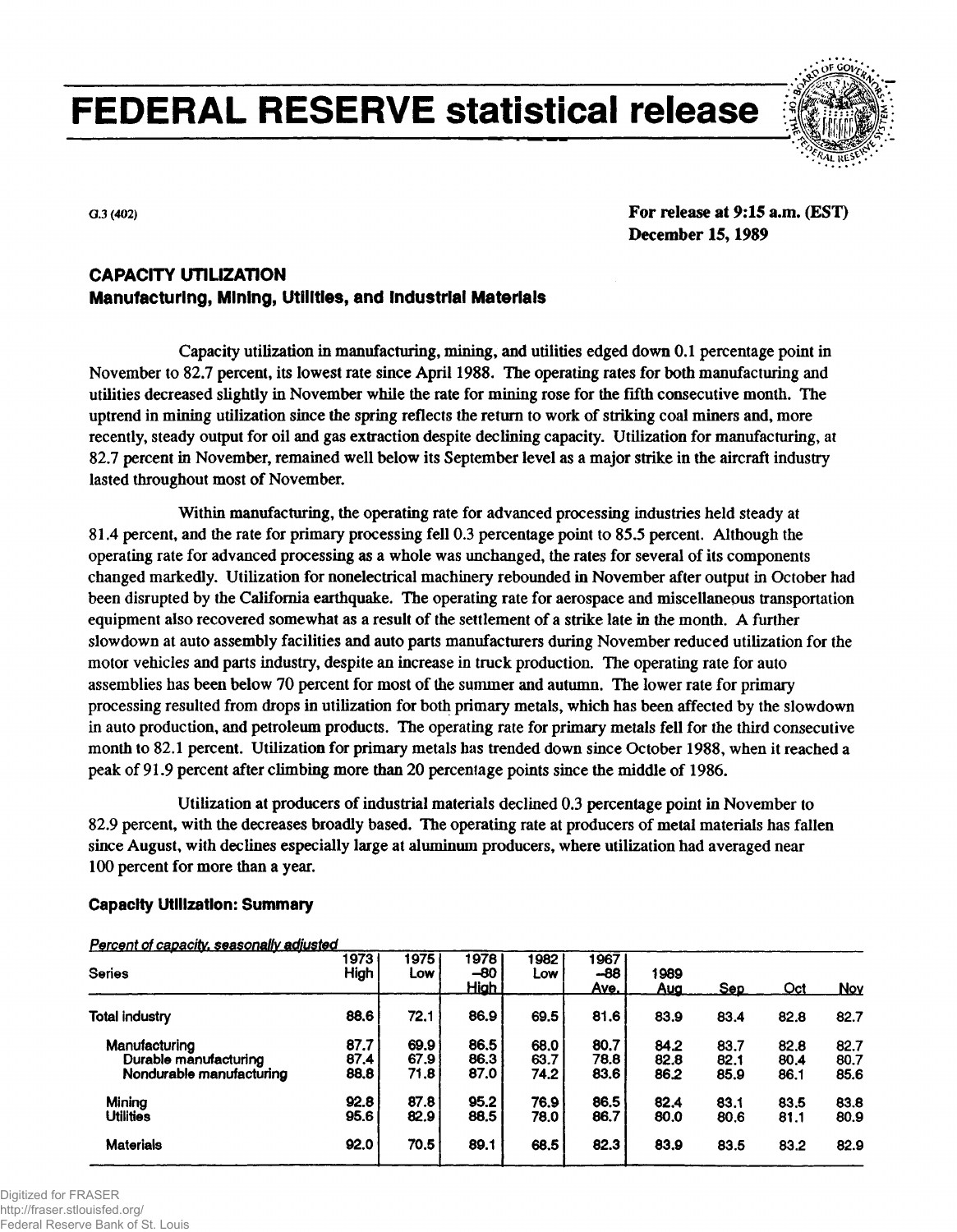# **CAPACITY UTILIZATION**

SEASONALLY ADJUSTED, PERCENT

NOVEMBER DATA



Digitized for FRASER http://fraser.stlouisfed.org/ Federal Reserve Bank of St. Louis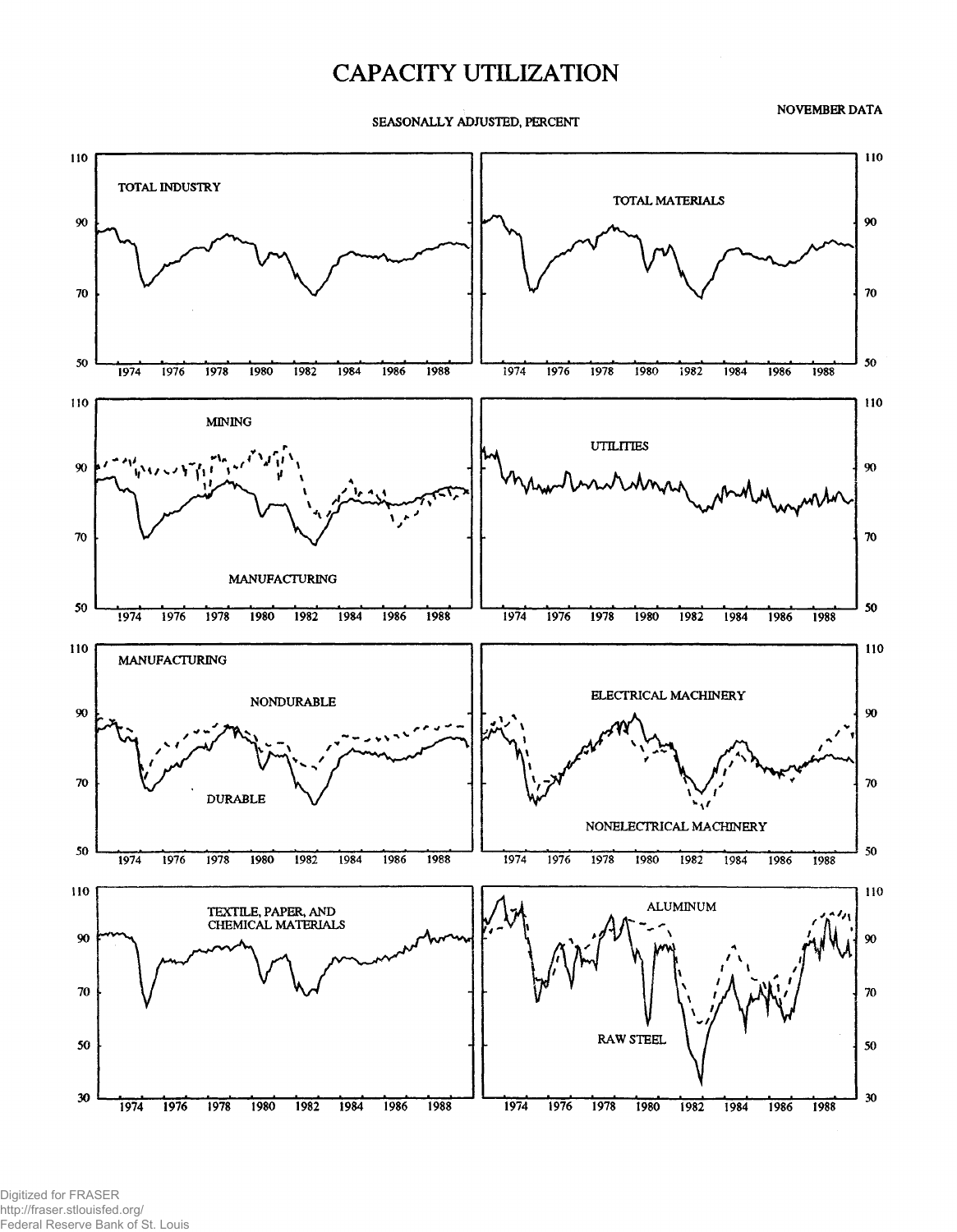# **MANUFACTURING, MINING AND UTILITIES**

Table 1

# **Capacity Utilization**

**MQnthlv. seasonally adjusted. percent ofcai oacity**

|                             | 1973  | 1975 | 1978        | 1982 | 1967 | 1988 |      |      |      |      |      |      |      |      |      |
|-----------------------------|-------|------|-------------|------|------|------|------|------|------|------|------|------|------|------|------|
| Series                      | High  | Low  | $-80$       | Low  | -88  | Nov  | 1989 |      |      |      |      |      |      |      |      |
|                             |       |      | <b>High</b> |      | Ave. |      | Mar  | Apr  | May  | Jun  | Jul  | Aua  | Seo  | Oct  | Nov  |
| Total industry              | 88.6  | 72.1 | 86.9        | 69.5 | 81.6 | 84.1 | 83.8 | 84.2 | 84.0 | 84.0 | 83.7 | 83.9 | 83.4 | 82.8 | 82.7 |
| Manufacturing               | 87.7  | 69.9 | 86.5        | 68.0 | 80.7 | 84.4 | 84.1 | 84.5 | 84.3 | 84.4 | 84.0 | 84.2 | 83.7 | 82.8 | 82.7 |
| Primary processing          | 91.9  | 68.3 | 89.1        | 65.0 | 82.0 | 88.1 | 86.4 | 86.8 | 86.2 | 86.2 | 86.7 | 86.6 | 86.0 | 85.8 | 85.5 |
| Advanced processing         | 86.0  | 71.1 | 85.1        | 69.5 | 80.2 | 82.6 | 83.0 | 83.5 | 83.4 | 83.5 | 82.9 | 83.2 | 82.8 | 81.4 | 81.4 |
| Durable manufacturing       | 87.4  | 67.9 | 86.3        | 63.7 | 78.8 | 83.0 | 82.6 | 83.0 | 82.9 | 82.9 | 82.4 | 82.8 | 82.1 | 80.4 | 80.7 |
| Stone, clay & glass prod.   | 89.3  | 67.1 | 86.6        | 62.9 | 78.5 | 83.5 | 83.6 | 82.9 | 82.3 | 82.2 | 81.5 | 82.0 | 81.1 | 81.5 |      |
| <b>Primary metals</b>       | 101.9 | 67.0 | 97.1        | 45.8 | 79.9 | 90.4 | 85.6 | 87.1 | 84.1 | 84.0 | 85.6 | 86.5 | 85.3 | 84.5 | 82.1 |
| fron and steel              | 105.8 | 66.6 | 100.3       | 37.6 | 79.0 | 90.2 | 84.1 | 85.1 | 80.8 | 80.2 | 82.8 | 83.2 | 82.4 | 82.6 |      |
| Nonferrous metals           | 95.6  | 62.1 | 91.1        | 60.8 | 81.5 | 90.7 | 87.5 | 89.7 | 88.6 | 89.1 | 89.4 | 91.0 | 89.2 | 87.0 |      |
| Fabricated metal products   | 85.0  | 64.7 | 87.4        | 61.3 | 78.0 | 84.8 | 83.4 | 82.8 | 83.7 | 83.7 | 83.7 | 83.5 | 82.8 | 82.0 | 82.0 |
| Nonelectrical machinery     | 89.0  | 68.2 | 86.0        | 62.9 | 78.2 | 82.8 | 85.5 | 86.0 | 86.6 | 86.8 | 86.2 | 86.5 | 85.8 | 83.9 | 85.5 |
| <b>Electrical machinery</b> | 85.7  | 63.7 | 89.9        | 66.9 | 78.1 | 78.0 | 77.3 | 77.4 | 77.1 | 77.1 | 76.7 | 77.6 | 77.1 | 76.4 | 76.1 |
| Motor vehicles and parts    | 97.1  | 52.7 | 93.3        | 47.0 | 78.2 | 85.5 | 83.2 | 84.2 | 82.5 | 80.1 | 75.9 | 78.4 | 77.2 | 75.4 | 74.9 |
| Autos                       |       |      | 93.3        | 36.6 |      | 76.7 | 72.2 | 75.2 | 73.1 | 69.6 | 61.8 | 65.8 | 70.7 | 69.8 | 64.3 |
| Aerosp. & misc. transp. eq. | 77.0  | 69.6 | 87.1        | 70.7 | 78.1 | 85.6 | 86.2 | 86.9 | 87.3 | 87.8 | 88.3 | 87.8 | 86.9 | 77.7 | 79.1 |
| Instruments                 | 89.2  | 74.9 | 88.9        | 77.8 | 82.9 | 83.6 | 83.1 | 83.4 | 83.7 | 84.1 | 83.9 | 82.7 | 81.7 | 81.5 | 81.1 |
| Other durables              | 87.7  | 69.0 | 81.0        | 69.1 | 81.6 | 81.7 | 79.8 | 80.7 | 81.2 | 81.9 | 81.7 | 81.5 | 81.2 | 81.1 | 80.9 |
| Nondurable manufacturing    | 88.8  | 71.8 | 87.0        | 74.2 | 83.6 | 86.4 | 86.3 | 86.5 | 86.2 | 86.4 | 86.3 | 86.2 | 85.9 | 86.1 | 85.6 |
| Foods                       | 85.8  | 77.6 | 85.1        | 76.5 | 82.1 | 81.1 | 80.1 | 80.6 | 80.7 | 80.9 | 80.4 | 80.7 | 80.8 | 81.2 |      |
| Textile mill products       | 92.1  | 58.9 | 88.3        | 70.6 | 85.2 | 88.9 | 90.1 | 92.0 | 92.8 | 92.8 | 92.5 | 92.1 | 92.0 | 91.2 |      |
| Paper and products          | 95.6  | 67.7 | 92.7        | 80.2 | 88.8 | 93.7 | 93.2 | 92.2 | 91.6 | 91.3 | 92.4 | 92.3 | 92.4 | 92.5 |      |
| Chemicals and products      | 88.6  | 69.2 | 82.9        | 67.6 | 79.3 | 89.1 | 88.7 | 88.3 | 87.3 | 87.9 | 88.8 | 88.0 | 86.6 | 87.4 |      |
| Petroleum products          | 99.6  | 83.7 | 91.7        | 68.8 | 86.9 | 84.9 | 86.5 | 86.7 | 86.3 | 87.2 | 87.4 | 86.9 | 87.3 | 88.6 | 87.8 |
| Rubber & plastics prod.     | 97.5  | 59.5 | 89.4        | 71.2 | 85.0 | 87.6 | 85.4 | 85.8 | 86.6 | 87.0 | 86.6 | 86.8 | 86.5 | 86.2 |      |
| Other nondurables           | 86.4  | 72.3 | 92.4        | 78.9 | 86.0 | 85.7 | 87.1 | 87.8 | 86.9 | 87.0 | 86.1 | 85.9 | 86.3 | 85.7 | 85.2 |
| Mining                      | 92.8  | 87.8 | 95.2        | 76.9 | 86.5 | 83.3 | 81.2 | 82.0 | 81.8 | 81.5 | 82.1 | 82.4 | 83.1 | 83.5 | 83.8 |
| <b>Utilities</b>            | 95.6  | 82.9 | 88.5        | 78.0 | 86.7 | 80.8 | 83.3 | 82.9 | 81.8 | 80.8 | 80.5 | 80.0 | 80.6 | 81.1 | 80.9 |
| Electric utilities          | 98.7  | 83.0 | 87.6        | 78.2 | 87.9 | 84.0 | 86.9 | 86.8 | 85.8 | 84.9 | 85.0 | 84.4 | 85.0 | 85.4 | 85.1 |
|                             |       |      |             |      |      |      |      |      |      |      |      |      |      |      |      |

**Table 2**

# **Output, Capacity, and Capacity Utilization**

**Quarterly, seasonally adjusted**

|                                                                                                                                                                                                                                                                                                        | Output                                                                                                 |                                                                                                                 |                                                                                                                 |                                                                                                                 |                                                                                                                |                                                                                                                  |                                                                                                                  | Capacity                                                                                                         |                                                                                                                  |                                                                                                                  | Utilization                                                                                          |                                                                                                      |                                                                                                      |                                                                                                      |                                                                                                      |  |  |
|--------------------------------------------------------------------------------------------------------------------------------------------------------------------------------------------------------------------------------------------------------------------------------------------------------|--------------------------------------------------------------------------------------------------------|-----------------------------------------------------------------------------------------------------------------|-----------------------------------------------------------------------------------------------------------------|-----------------------------------------------------------------------------------------------------------------|----------------------------------------------------------------------------------------------------------------|------------------------------------------------------------------------------------------------------------------|------------------------------------------------------------------------------------------------------------------|------------------------------------------------------------------------------------------------------------------|------------------------------------------------------------------------------------------------------------------|------------------------------------------------------------------------------------------------------------------|------------------------------------------------------------------------------------------------------|------------------------------------------------------------------------------------------------------|------------------------------------------------------------------------------------------------------|------------------------------------------------------------------------------------------------------|------------------------------------------------------------------------------------------------------|--|--|
| Series                                                                                                                                                                                                                                                                                                 | 938                                                                                                    |                                                                                                                 | 1989                                                                                                            |                                                                                                                 |                                                                                                                | 1988                                                                                                             |                                                                                                                  | 1989                                                                                                             |                                                                                                                  |                                                                                                                  | 1988                                                                                                 |                                                                                                      | 1989                                                                                                 |                                                                                                      |                                                                                                      |  |  |
|                                                                                                                                                                                                                                                                                                        | QIII                                                                                                   | QIV                                                                                                             | ОI                                                                                                              | QII                                                                                                             | QIII                                                                                                           | QIII                                                                                                             | QIV                                                                                                              | QI                                                                                                               | QII                                                                                                              | QIII                                                                                                             | QIII                                                                                                 | QIV                                                                                                  | QI                                                                                                   | QII                                                                                                  | QIII                                                                                                 |  |  |
| Total industry                                                                                                                                                                                                                                                                                         | 138.4                                                                                                  | 139.9                                                                                                           | 140.7                                                                                                           | 141.8                                                                                                           | 142.2                                                                                                          | 165.2                                                                                                            | 166.3                                                                                                            | 167.5                                                                                                            | 168.7                                                                                                            | 169.9                                                                                                            | 83.8                                                                                                 | 84.1                                                                                                 | 84.0                                                                                                 | 84.1                                                                                                 | 83.7                                                                                                 |  |  |
| Manufacturing                                                                                                                                                                                                                                                                                          | 144.0                                                                                                  | 145.8                                                                                                           | 147.0                                                                                                           | 148.3                                                                                                           | 148.8                                                                                                          | 171.5                                                                                                            | 172.8                                                                                                            | 174.3                                                                                                            | 175.7                                                                                                            | 177.2                                                                                                            | 84.0                                                                                                 | 84.4                                                                                                 | 84.4                                                                                                 | 84.4                                                                                                 | 84.0                                                                                                 |  |  |
| Primary processing<br>Advanced processing                                                                                                                                                                                                                                                              | 125.9<br>154.9                                                                                         | 127.7<br>156.7                                                                                                  | 127.8<br>158.6                                                                                                  | 127.6<br>160.8                                                                                                  | 128.9<br>161.1                                                                                                 | 143.9<br>188.1                                                                                                   | 145.2<br>189.5                                                                                                   | 146.5<br>191.0                                                                                                   | 147.8<br>192.6                                                                                                   | 149.1<br>194.2                                                                                                   | 87.5<br>82.4                                                                                         | 87.9<br>82.7                                                                                         | 87.3<br>83.0                                                                                         | 86.4<br>83.5                                                                                         | 86.4<br>83.0                                                                                         |  |  |
| Durable manufacturing<br>Stone, clay & glass prod.<br>Primary metals<br>fron and steel<br>Nonferrous metals<br>Fabricated metal products<br>Nonelectrical machinery<br>Electrical machinery<br>Motor vehicles and parts<br>Autos<br>Aerosp. & misc. transp. eq. 152.0<br>instruments<br>Other durables | 143.3<br>122.5<br>91.8<br>80.2<br>113.7<br>122.1<br>174.0<br>181.8<br>117.5<br>108.2<br>157.0<br>137.6 | 145.2<br>124.4<br>92.3<br>80.5<br>114.5<br>124.1<br>175.7<br>182.0<br>123.4<br>116.9<br>152.3<br>159.8<br>139.9 | 146.0<br>125.8<br>90.9<br>79.1<br>113.2<br>124.3<br>180.8<br>181.4<br>122.9<br>110.6<br>153.7<br>161.4<br>138.5 | 147.1<br>124.2<br>88.2<br>74.4<br>114.4<br>124.4<br>186.2<br>181.9<br>119.3<br>108.9<br>157.1<br>164.3<br>141.3 | 147.2<br>123.1<br>89.6<br>75.6<br>116.0<br>125.2<br>187.1<br>182.6<br>112.4<br>99.0<br>158.8<br>164.3<br>142.6 | 174.0<br>148.9<br>102.3<br>89.5<br>126.4<br>145.7<br>210.6<br>232.5<br>143.3<br>150.1<br>176.4<br>190.1<br>169.9 | 175.0<br>149.4<br>102.6<br>89.6<br>127.1<br>146.9<br>211.9<br>233.5<br>143.8<br>150.2<br>177.5<br>191.8<br>171.2 | 176.1<br>150.0<br>103.1<br>90.0<br>127.7<br>148.0<br>213.5<br>234.5<br>144.4<br>150.2<br>178.6<br>193.9<br>172.5 | 177.4<br>150.5<br>103.7<br>90.6<br>128.4<br>149.1<br>215.4<br>235.6<br>145.0<br>150.0<br>179.9<br>196.2<br>173.8 | 178.6<br>151.1<br>104.3<br>91.3<br>129.0<br>150.2<br>217.2<br>236.7<br>145.7<br>149.8<br>181.1<br>198.5<br>175.1 | 82.4<br>82.2<br>89.7<br>89.6<br>89.9<br>83.9<br>82.6<br>78.2<br>82.0<br>72.1<br>86.2<br>82.6<br>81.0 | 82.9<br>83.2<br>90.0<br>89.8<br>90.1<br>84.5<br>82.9<br>78.0<br>85.8<br>77.8<br>85.8<br>83.3<br>81.7 | 82.9<br>83.9<br>88.2<br>87.9<br>88.6<br>83.9<br>84.7<br>77.3<br>85.1<br>73.6<br>86.0<br>83.2<br>80.3 | 83.0<br>82.5<br>85.1<br>82.0<br>89.1<br>83.4<br>86.5<br>77.2<br>82.3<br>72.6<br>87.3<br>83.7<br>81.3 | 82.4<br>81.5<br>85.8<br>82.8<br>89.9<br>83.3<br>86.1<br>77.1<br>77.2<br>66.1<br>87.7<br>82.8<br>81.5 |  |  |
| Nondurable manufacturing<br>Foods<br>Textile mill products<br>Paper and products<br>Chemicals and products<br>Petroleum products<br>Rubber & plastics prod.<br>Other nondurables<br>Mining                                                                                                             | 145.0<br>143.3<br>116.6<br>151.4<br>154.5<br>94.9<br>175.3<br>147.2<br>103.9                           | 146.7<br>145.2<br>117.4<br>151.4<br>157.4<br>96.4<br>177.3<br>148.3<br>104.2                                    | 148.4<br>146.1<br>119.8<br>152.4<br>158.9<br>97.1<br>175.8<br>152.3<br>101.8                                    | 149.9<br>147.2<br>123.3<br>150.3<br>159.1<br>97.4<br>180.3<br>155.3<br>102.0                                    | 151.0<br>148.1<br>123.3<br>152.9<br>161.1<br>98.1<br>183.2<br>155.3<br>102.6                                   | 168.0<br>178.2<br>130.4<br>159.2<br>174.9<br>111.6<br>199.7<br>170.9<br>126.3                                    | 169.8<br>179.6<br>131.8<br>160.7<br>176.7<br>111.9<br>202.6<br>173.3<br>125.7                                    | 171.6<br>181.0<br>132.7<br>162.3<br>178.8<br>112.1<br>205.5<br>175.7<br>125.1                                    | 173.5<br>182.4<br>133.2<br>163.9<br>181.1<br>112.3<br>208.5<br>178.1<br>124.7                                    | 175.3<br>183.7<br>133.7<br>165.5<br>183.5<br>112.5<br>211.5<br>180.4<br>124.3                                    | 86.3<br>80.4<br>89.4<br>95.1<br>88.5<br>85.0<br>87.8<br>86.1<br>82.3                                 | 86.4<br>80.8<br>89.1<br>94.2<br>89.1<br>86.2<br>87.5<br>85.6<br>82.9                                 | 86.5<br>80.7<br>90.2<br>93.9<br>88.9<br>86.6<br>85.5<br>86.7<br>81.3                                 | 86.4<br>80.7<br>92.5<br>91.7<br>87.9<br>86.7<br>86.5<br>87.2<br>81.8                                 | 86.1<br>80.6<br>92.2<br>92.4<br>87.8<br>87.2<br>86.6<br>86.1<br>82.5                                 |  |  |
| <b>Utilities</b><br><b>Electric utilities</b>                                                                                                                                                                                                                                                          | 115.1<br>135.2                                                                                         | 114.3<br>132.4                                                                                                  | 116.0<br>134.4                                                                                                  | 115.7<br>135.8                                                                                                  | 113.9<br>134.8                                                                                                 | 140.4<br>156.1                                                                                                   | 140.7<br>156.7                                                                                                   | 141.0<br>157.4                                                                                                   | 141.4<br>158.2                                                                                                   | 141.7<br>159.0                                                                                                   | 81.9<br>86.6                                                                                         | 81.3<br>84.5                                                                                         | 82.3<br>85.4                                                                                         | 81.8<br>85.9                                                                                         | 80.4<br>84.8                                                                                         |  |  |

**Note. Data for output arc percentages of 1977 output as shown in the Federal Reserve's seasonally adjusted indexes of industrial production. Capacity is also** **expressed as a percentage of 1977 actual output Capacity utilization percentages are calculated as ratios of production to capacity.**